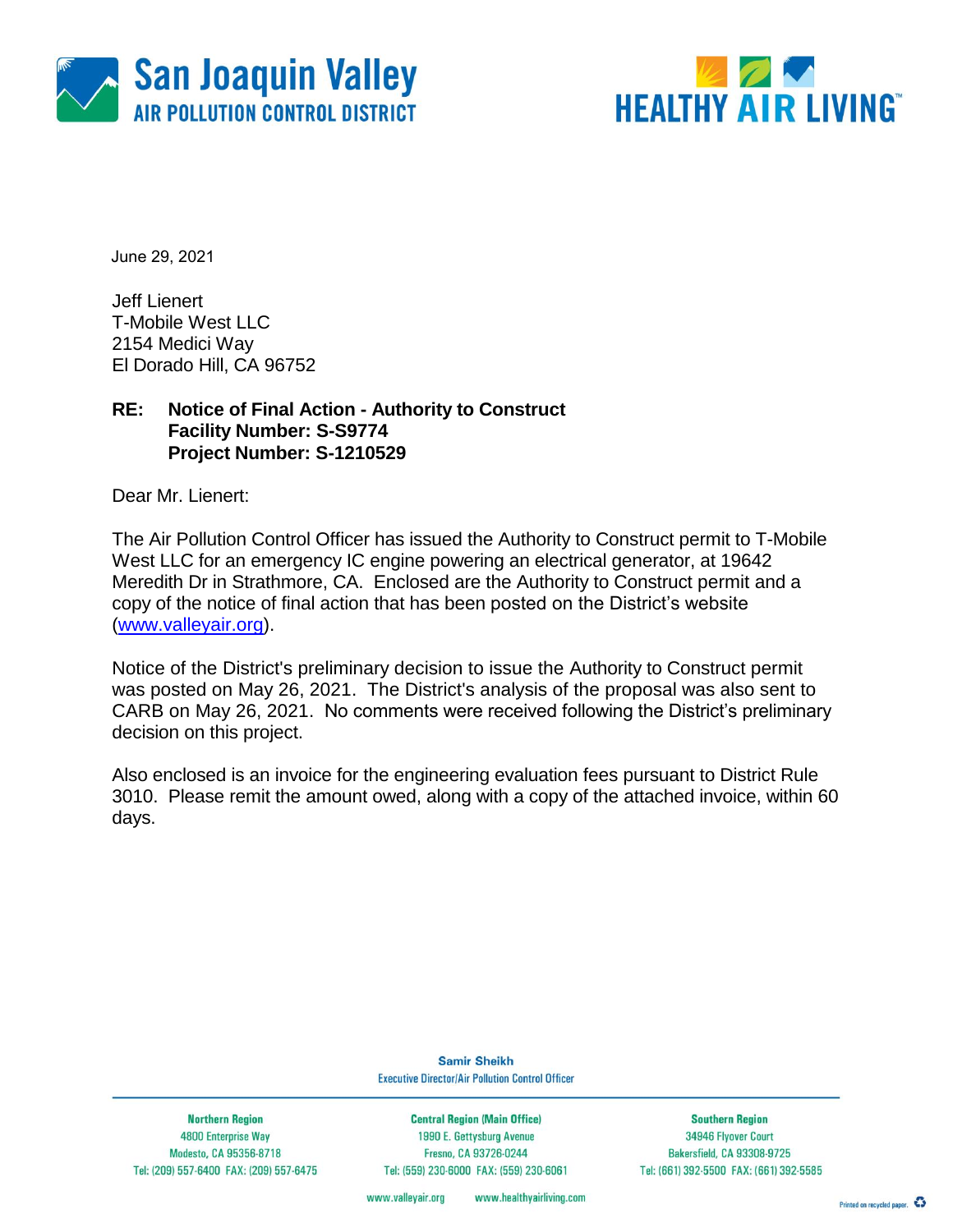Mr. Jeff Lienert Page 2 June 29, 2021

Thank you for your cooperation in this matter. If you have any questions, please contact Mr. Leonard Scandura at (661) 392-5500.

Sincerely,

ndma\_

Brian Clements Director of Permit Services

BC:ta

**Enclosures** 

cc: Courtney Graham, CARB (w/ enclosure) via email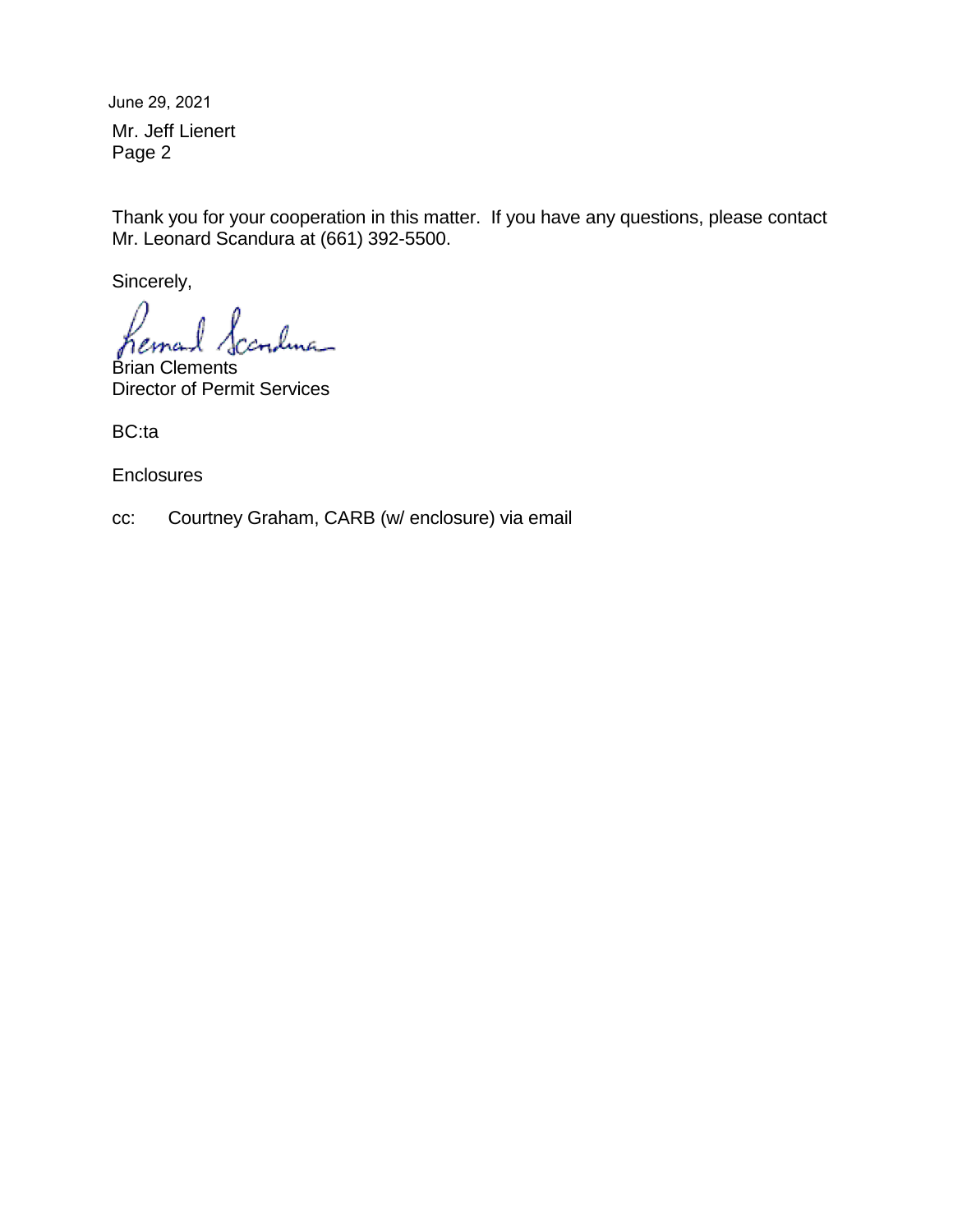



Facility # S-9774 T-MOBILE WEST LLC 2154 MEDICI WAY EL DORADO HILLS, CA 95762

# AUTHORITY TO CONSTRUCT (ATC)

### QUICK START GUIDE

- 1. Pay Invoice: Please pay enclosed invoice before due date.
- 2. Fully Understand ATC: Make sure you understand ALL conditions in the ATC prior to construction, modification and/or operation.
- 3. Follow ATC: You must construct, modify and/or operate your equipment as specified on the ATC. Any unspecified changes may require a new ATC.
- 4. Notify District: You must notify the District's Compliance Department, at the telephone numbers below, upon start-up and/or operation under the ATC. Please record the date construction or modification commenced and the date the equipment began operation under the ATC. You may NOT operate your equipment until you have notified the District's Compliance Department. A startup inspection may be required prior to receiving your Permit to Operate.
- 5. Source Test: Schedule and perform any required source testing. See http://www.valleyair.org/busind/comply/source\_testing.htm for source testing resources.
- 6. Maintain Records: Maintain all records required by ATC. Records are reviewed during every inspection (or upon request) and must be retained for at least 5 years. Sample record keeping forms can be found at http://www.valleyair.org/busind/comply/compliance\_forms.htm.

By operating in compliance, you are doing your part to improve air quality for all Valley residents.

### For assistance, please contact District Compliance staff at any of the telephone numbers listed below.

**Northern Region** 4800 Enterprise Way Modesto, CA 95356-8718 Tel: (209) 557-6400 FAX: (209) 557-6475

**Samir Sheikh Executive Director/Air Pollution Control Officer** 

**Central Region (Main Office)** 1990 E. Gettysburg Avenue Fresno, CA 93726-0244 Tel: (559) 230-6000 FAX: (559) 230-6061

**Southern Region** 34946 Flyover Court Bakersfield, CA 93308-9725 Tel: (661) 392-5500 FAX: (661) 392-5585

www.valleyair.org www.healthyairliving.com

Printed on recycled paper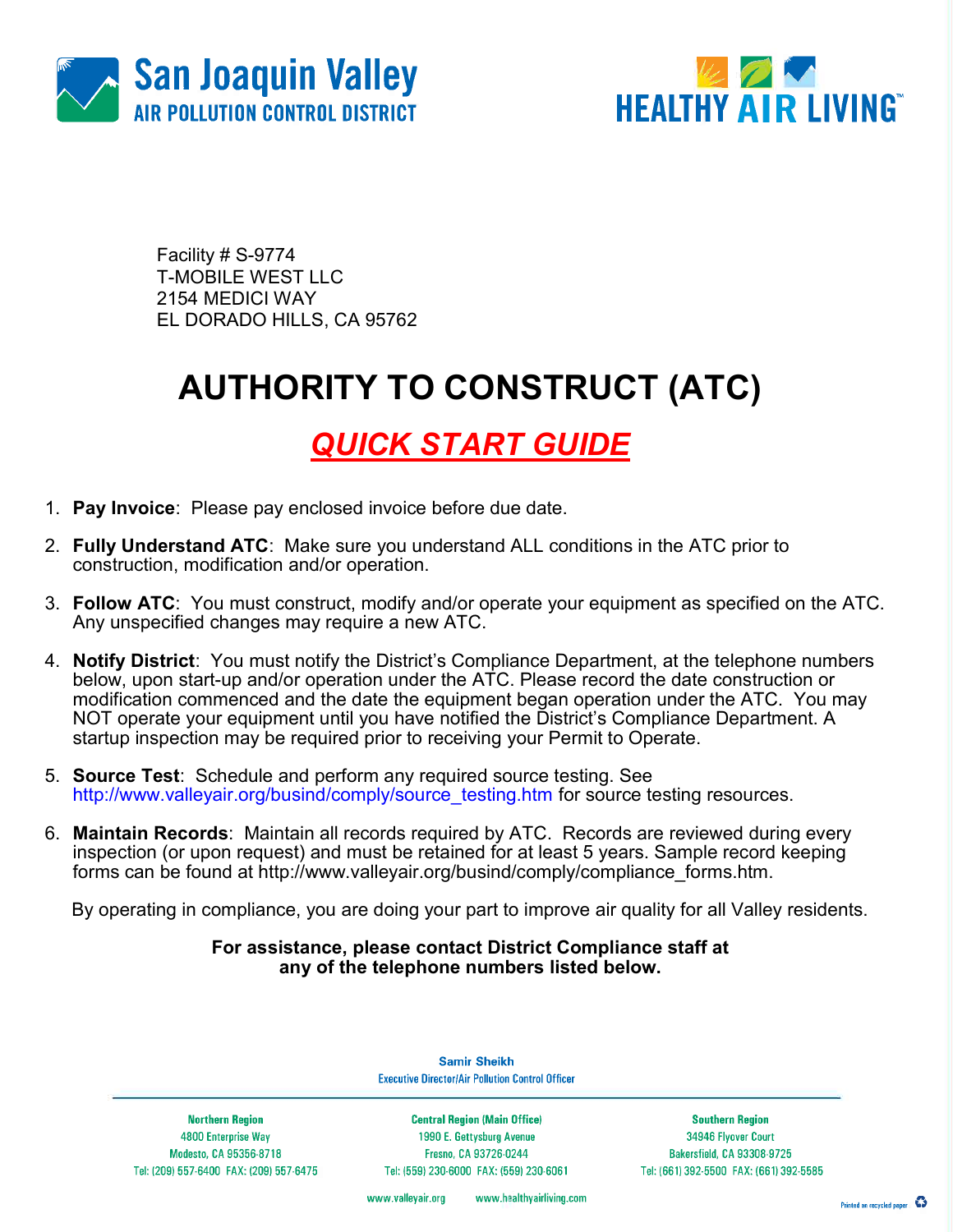



# AUTHORITY TO CONSTRUCT

**PERMIT NO:** S-9774-1-0 **ISSUANCE DATE:** 06/28/2021

| <b>LEGAL OWNER OR OPERATOR: T-MOBILE WEST LLC</b> |                           |
|---------------------------------------------------|---------------------------|
| <b>MAILING ADDRESS:</b>                           | 2154 MEDICI WAY           |
|                                                   | EL DORADO HILLS, CA 95762 |

LOCATION: 19642 MEREDITH DR STRATHMORE, CA 93267

### EQUIPMENT DESCRIPTION:

85 BHP (INTERMITTENT) GENERAC MODEL D3400T-GEN1 TIER 3 CERTIFIED DIESEL-FIRED EMERGENCY STANDBY IC ENGINE POWERING AN ELECTRICAL GENERATOR

### CONDITIONS

- 1. No air contaminant shall be released into the atmosphere which causes a public nuisance. [District Rule 4102]
- 2. No air contaminant shall be discharged into the atmosphere for a period or periods aggregating more than three minutes in any one hour which is as dark as, or darker than, Ringelmann 1 or 20% opacity. [District Rule 4101]
- 3. Particulate matter emissions shall not exceed 0.1 grains/dscf in concentration. [District Rule 4201]
- 4. The exhaust stack shall vent vertically upward. The vertical exhaust flow shall not be impeded by a rain cap (flapper ok), roof overhang, or any other obstruction. [District Rule 4102]
- 5. This engine shall be equipped with a non-resettable hour meter with a minimum display capability of 9,999 hours, unless the District determines that a non-resettable hour meter with a different minimum display capability is appropriate in consideration of the historical use of the engine and the owner or operator's compliance history. [District Rule 4702 and 17 CCR 93115]
- 6. Only CARB certified diesel fuel containing not more than 0.0015% sulfur by weight is to be used. [District Rules 2201 and 4801, and 17 CCR 93115]
- 7. Emissions from this IC engine shall not exceed any of the following limits: 3.03 g-NOx/bhp-hr, 2.64 g-CO/bhp-hr, or 0.16 g-VOC/bhp-hr. [District Rule 2201 and 17 CCR 93115]
- 8. Emissions from this IC engine shall not exceed 0.11 g-PM10/bhp-hr based on USEPA certification using ISO 8178 test procedure. [District Rules 2201 and 4102, and 17 CCR 93115]

#### CONDITIONS CONTINUE ON NEXT PAGE

YOU MUST NOTIFY THE DISTRICT COMPLIANCE DIVISION AT (661) 392-5500 WHEN CONSTRUCTION IS COMPLETED AND PRIOR TO OPERATING THE EQUIPMENT OR MODIFICATIONS AUTHORIZED BY THIS AUTHORITY TO CONSTRUCT. This is NOT a PERMIT TO OPERATE. Approval or denial of a PERMIT TO OPERATE will be made after an inspection to verify that the equipment has been constructed in accordance with the approved plans, specifications and conditions of this Authority to Construct, and to determine if the equipment can be operated in compliance with all Rules and Regulations of the San Joaquin Valley Unified Air Pollution Control District. Unless construction has commenced pursuant to Rule 2050, this Authority to Construct shall expire and application shall be cancelled two years from the date of issuance. The applicant is responsible for complying with all laws, ordinances and regulations of all other governmental agencies which may pertain to the above equipment.

Samir Sheikh, Executive Director / APCO

ema  $\mathcal{L}_{\mathcal{L}}$  , and the set of the set of the set of the set of the set of the set of the set of the set of the set of the set of the set of the set of the set of the set of the set of the set of the set of the set of th

Brian Clements, Director of Permit Services S-9774-1-0 : Jun 28 2021 9:47AM -- AGUIRRET : Joint Inspection NOT Required

Southern Regional Office • 34946 Flyover Court • Bakersfield, CA 93308 • (661) 392-5500 • Fax (661) 392-5585